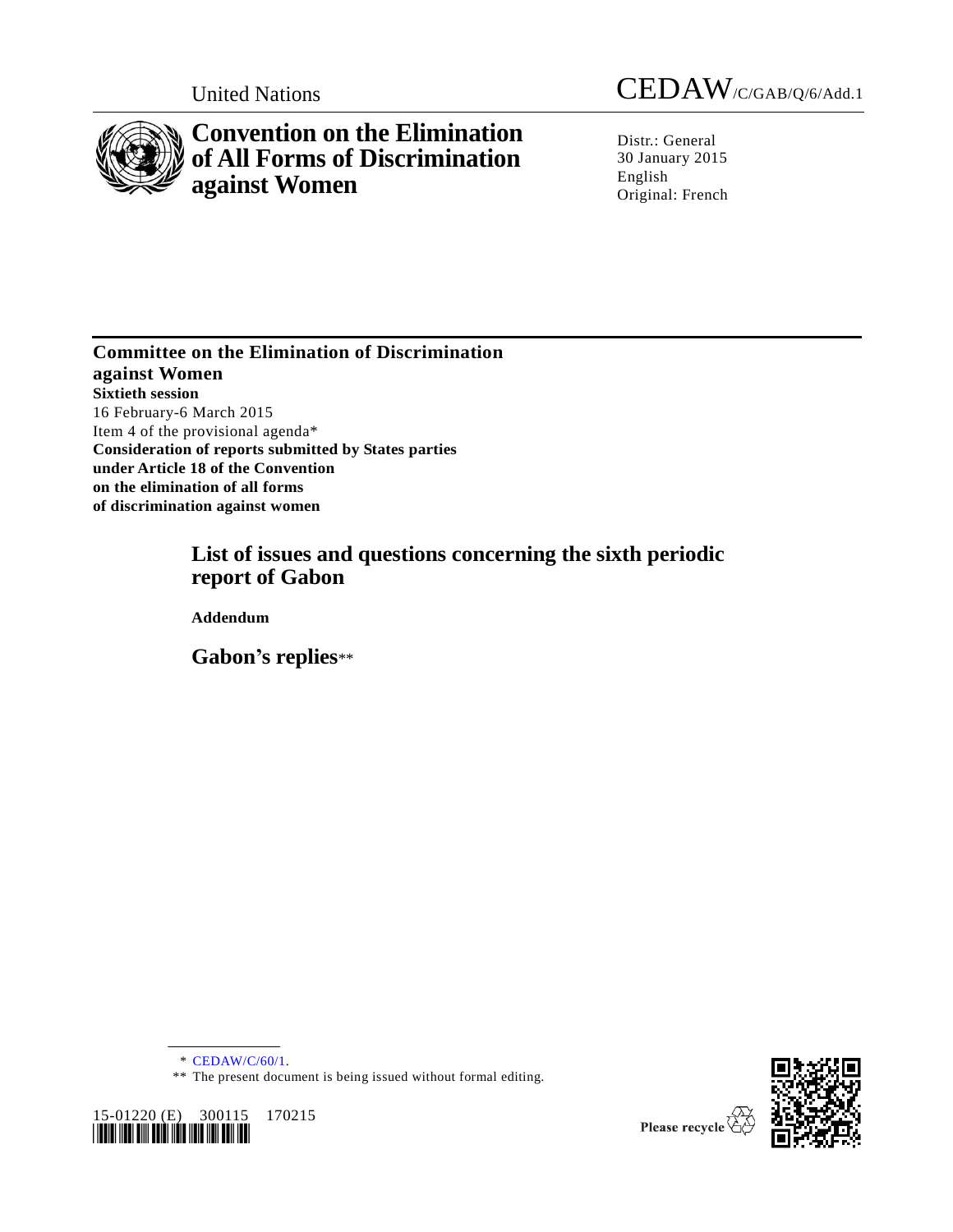## **1. On the institutional, legislative and institutional framework**

The determination of the Gabonese Government to improve the living conditions of all Gabonese and to achieve gender equality is manifested through a series of reforms initiated since 2009. These reforms are reflected in the implementation of budgeting by programme objective (BOP), the Emerging Gabon strategic plan (PSGE), Gabon's human investment strategy (SNIHG), and the Social Covenant.

Eventually, these reforms should help to significantly reduce inequalities and poverty among the citizenry in general and women in particular.

It is in this context that initiatives have been taken in national legislation to provide a definition of, and an explicit ban on, discrimination against women:

- Establishment of an interdepartmental committee responsible for the revision of discriminatory laws and enactments contained in national legislation (Civil Code, penal, labour and social security codes) in order to bring them in line with the provisions of the Convention on the Elimination of All Forms of Discrimination against Women. That Committee has undertaken actions including the revision of the second part of Act 19/89 of 30 December 1989 adopting the second part of the Civil Code, a process that will necessarily lead to the inclusion in the Constitution of a provision outlawing gender-based discrimination.
- In that connection, the Council of Ministers on 16 February 2011 applied the provisions of article 47 of the Constitution in adopting the bill amending and repealing certain articles of Act 19/89 of 30 December 1989 and adopting the second part of the Civil Code (paras. 647, 651, 683, 691, 692, 696, 698, 699, 700, 701, 702, 703, 704, 705, 706, 710, 747 and 906) on inheritance.
- The review underway in Parliament of the bill amending certain provisions of Act 6/75 of 25 November 1975 establishing the social security code, to eliminate discrimination against widows and harmonize all social security systems as regards pensions for employed widows.
- Adoption of Decree No. 0252/PR/MFAS of 19 June 2012 on the organization of the plan for implementation of social assistance and family protection.
- Adoption of Decree No. 258/PR/NYRISSA of 19 June 2012, laying down the procedures governing night work by women and children in the Gabonese Republic, underscoring the Government's clear intention to remove discrimination in the context of night work.
- Creation of the national observatory for promotion of the rights of the family (ONPDF), to better take into account the difficulties faced by certain social groups: the observatory's mandate is to monitor and promote human rights in general and women's rights in particular.
- Organization of popularization sessions on the Convention for women, so that they take ownership of it.
- Translation of the Convention into local languages, to make it more accessible in rural areas, has been undertaken with support from the development partners,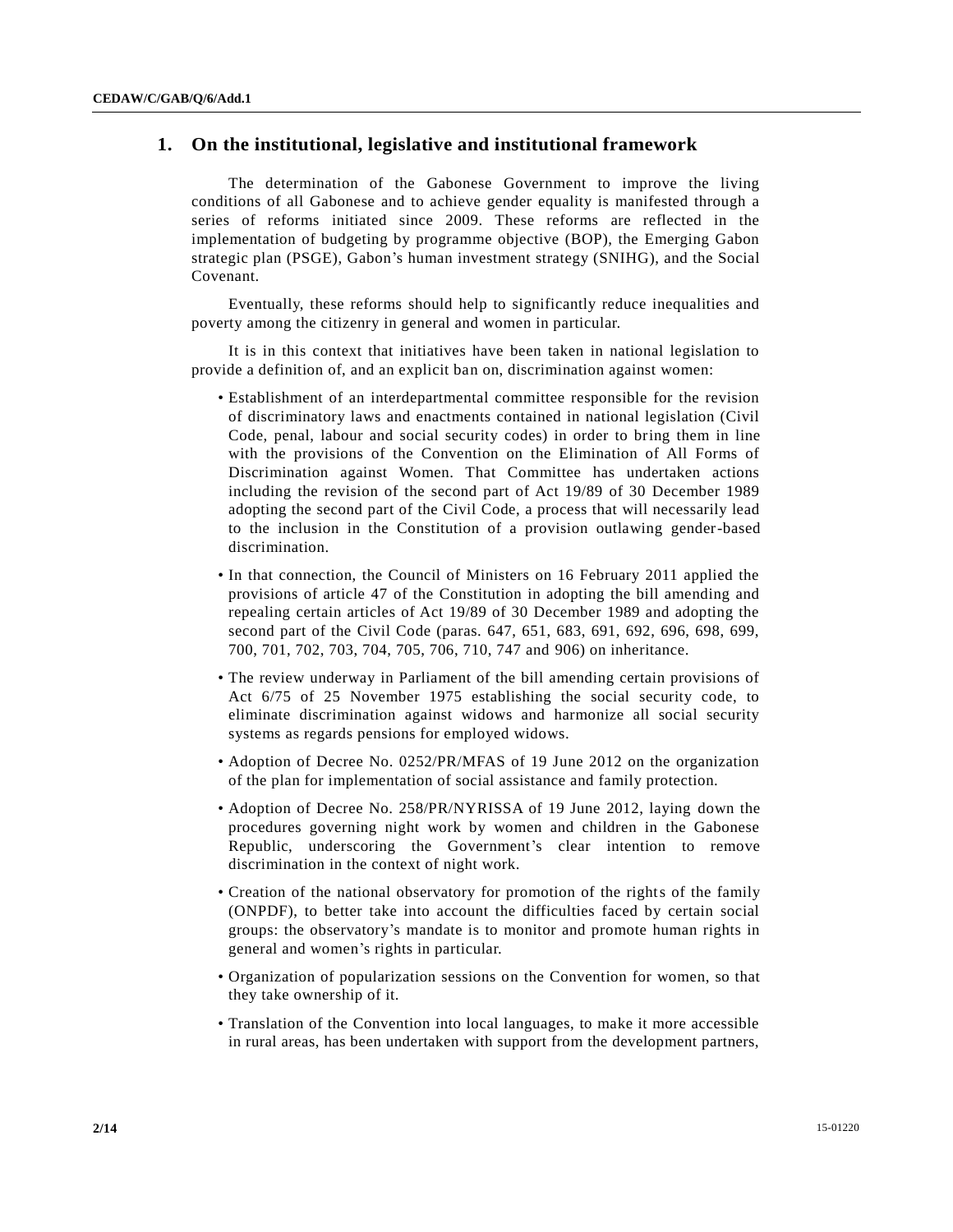the principle being for a woman to know and master her rights so that she may go to law.

The process of harmonization of national laws with the Convention, to guarantee gender equality, is thus well underway.

#### **2. On access to justice**

Women have difficulty gaining access to justice, among other reasons because they are unacquainted with and can ill afford the procedures and face other sociocultural constraints. To remedy this, several actions have been undertaken, including:

- Downstream, the organization of popularization sessions, awareness-raising on human rights, and the preparation of brochures to make women aware of their rights, an essential first step in defending them;
- Upstream, implementation of legal and judicial support mechanisms, namely: the signing by the Government on 12 April 2012 of two legal aid agreements with the law firm of Justine **Agondjo-Raji** and the bailiff **Odette Remanda** to allow impoverished widows to receive free legal aid;
- Adoption of Decree No. 0253/PR/MJGSDHRC of 19 June 2012 setting out the organization and operation of legal aid offices, providing women victims of violence with State subsidies for case processing costs;
- The contribution of civil society is also undeniable (ODEFPA, *Agir pour le Genre, Cris de femmes*…), as is that of the support centres of the Ministry responsible for the advancement of women.

#### **3. On the national machinery for the advancement of women**

The 2009 restructuring of the Ministry responsible for the advancement of women was in line with the vision of the State's highest authorities on inequality reduction and the fight against poverty.

Current reforms seek to do more than confine gender issues to a single government department, by promoting transversality across all governments, both at the national and the decentralized level.

That restructuring has made it possible to better coordinate the actions carried out by the Government for the advancement of women, both as regards increasing their economic power and in the social and health field.

Thus, the human investment strategy currently being implemented will foster better readability and visibility of actions in favour of women in various ministerial departments, inter alia through the provision of social safety nets, economic empowerment for women (income-generating activities), and social housing.

In the light of the current reforms, it is still difficult to estimate how much of the national budget is specifically devoted to the advancement of women.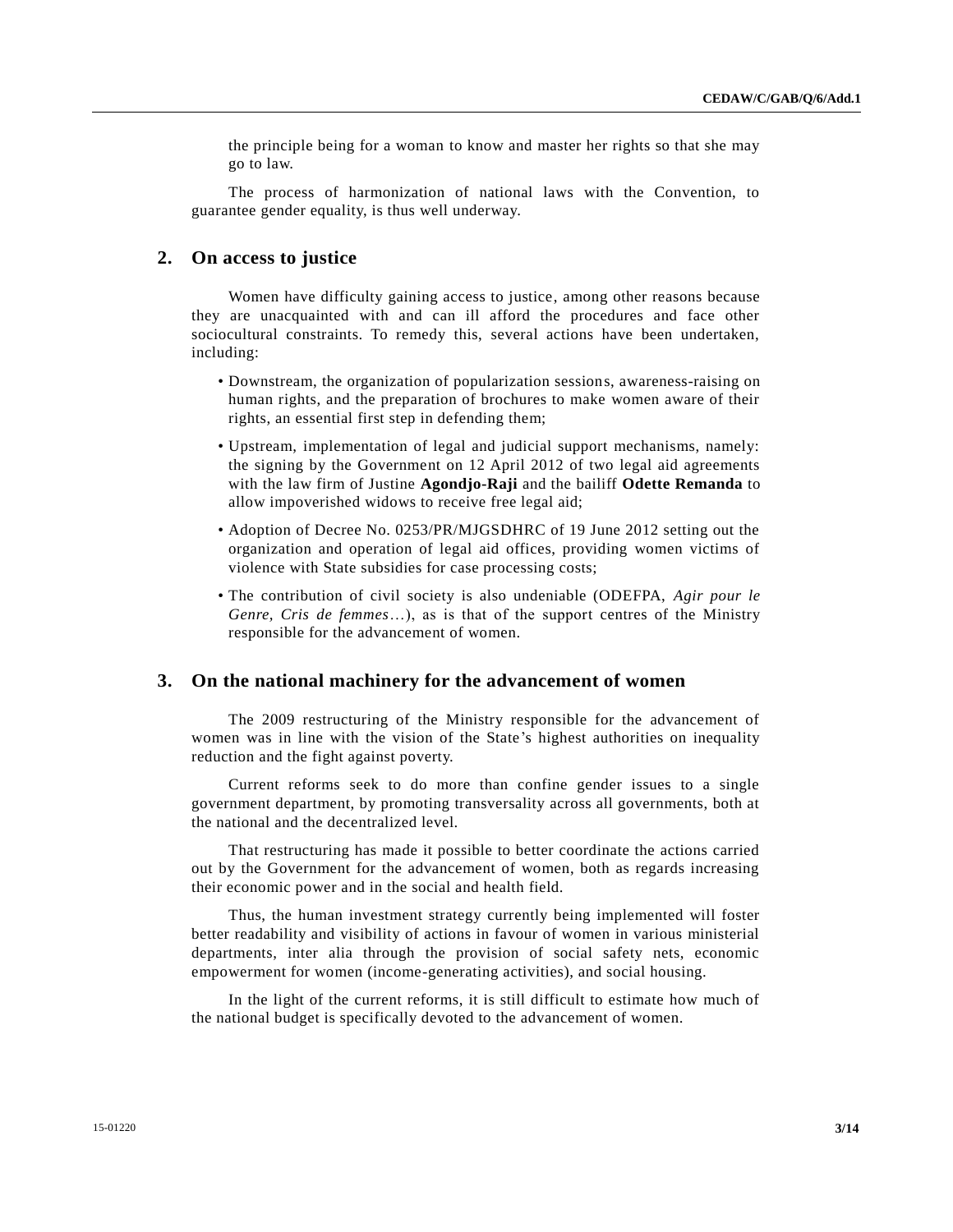## **4. On the gender equality and relations strategy**

To achieve equality between the sexes, the Government in 2009 developed a national gender equality and equity strategy, which was adopted by the Council of Ministers in February 2010; it helped characterize the status of women in the various areas of activity. Its essential findings were that disparities are to women's disadvantage, even though the national climate is rather favourable to equal opportunity.

Building on that finding, five fundamental strategic thrusts were proposed, all vital to the fight against inequality and poverty. These were:

- acceptance by all stakeholders of the vision and goals of gender equality and equity;
- empowerment of women by improving productivity in the main sectors in which they are active;
- improved access to production support services;
- improved access to social services;
- promotion of equitable participation in power management, greater respect for women's rights, and the elimination of violence.

Under this strategy, a coordinating body chaired by the Prime Minister is to be put in place and the Ministry responsible for the advancement of women will monitor the progress of gender mainstreaming in sectoral policies.

#### **5. On special temporary measures**

In 2012, as part of his continuing effort to promote equality between the sexes, the President of the Republic, His Excellency **Ali Bongo Ondimba**, mandated a 30% representation of women in decision-making bodies. As a result, many women gained office in the recent local elections.

#### **6. On stereotypes and harmful practices**

In order to change social and cultural behaviour patterns and eradicate gender stereotypes and harmful practices such as those associated with widowhood and levirate marriage, Gabon has taken a number of measures, such as:

- Organization of training and awareness sessions for journalists and communicators, on issues of stereotyping and the image of women in the media.
- Organization of training for trainers of young people in the main cities of Gabon on the game Breakaway, to dispel stereotypes and deal with issues of masculinity.
- Organization of a march by male members of Parliament, with UNFPA support, to build awareness of the dangers associated with negative stereotypes and a commitment to the advancement of women's rights.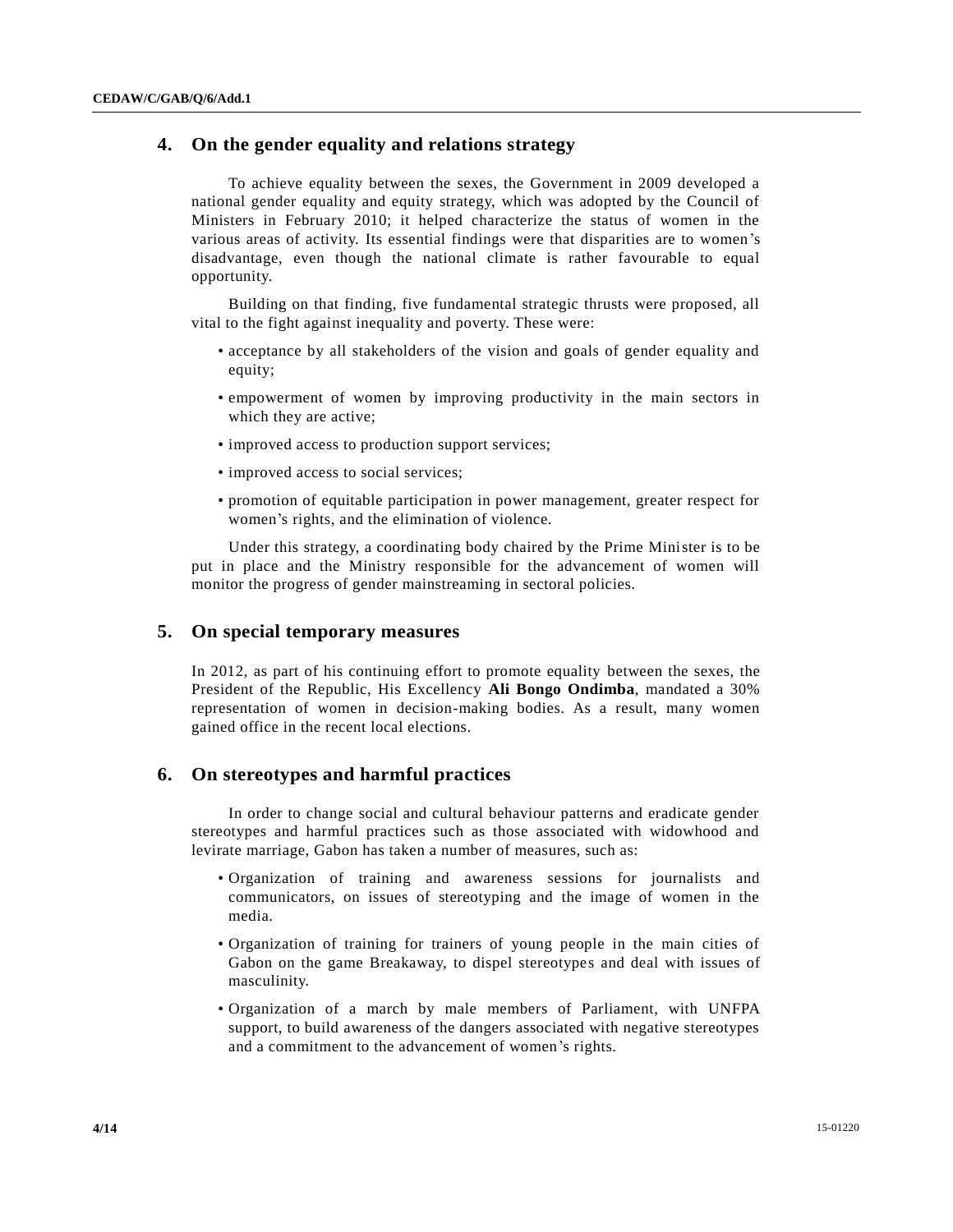- All actions taken by the Department for the Advancement of Women promote heavy involvement of men, changed behaviour and consideration for the differences between the sexes.
- As regards levirate marriage, a study on women and HIV has pointed to a link between levirate marriage and the feminization of HIV in Gabon. As a result, Gabon's new strategic anti-AIDS plan includes levirate marriage as a cause of the spread of HIV and recommends a number of actions.
- Making widows aware that they are no longer obliged to marry their deceased husband's brother, because a widow no longer loses her right of usufruct because she remarries following her husband's death.
- Adoption by the National Assembly, in October 2013, of a bill amending and repealing certain provisions of Act **19/83 of 30 November 1989** to adopt the second part of the Civil Code; that act strengthens the powers of surviving spouses and certain provisions of criminal law, allowing judicial police officers more scope for action and transforming the family council into an estate council.
- The bill to amend certain provisions of articles 79 and 81 of Act No. 6/75 of 25 November 1975 establishing the social security code, whose adoption Parliament has been working toward since 2011.
- Adoption of Decree **0251/PR/MBCPFP** of 19 June 2012 laying down the procedures for allocating and determining the death grant owed to dependents of deceased officials.
- Adoption of Act 0038/2008 of 29 January 2009 relating to prevention and combating female genital mutilation; Article 1 of the Act, which supplements the provisions of articles 230 to 235 of the Penal Code, is aimed at punishing any violation of women's physical integrity, and defines "genital mutilation" as any partial or total ablation of a woman's external genitalia, including female circumcision or infibulation.

#### **6. On violence against women**

Violence against women is of great concern to Gabon. Because incest and marital rape are frequently reported by administrative bodies and civil society, a comprehensive response to that scourge is being mounted through a national survey on violence.

The survey will provide up-to-date information on violence against women and, upon completion, should afford a better understanding of the issue of violence against women. Measures will be taken to improve multisectoral support in that area. The terms of reference of the team of experts conducting the survey call for the development of a national strategy and a plan of action to combat violence.

It should be noted that the Department has already taken action to combat violence against women:

• Adoption and promulgation of Act 39/2010 of 25 November establishing judicial protection for minors.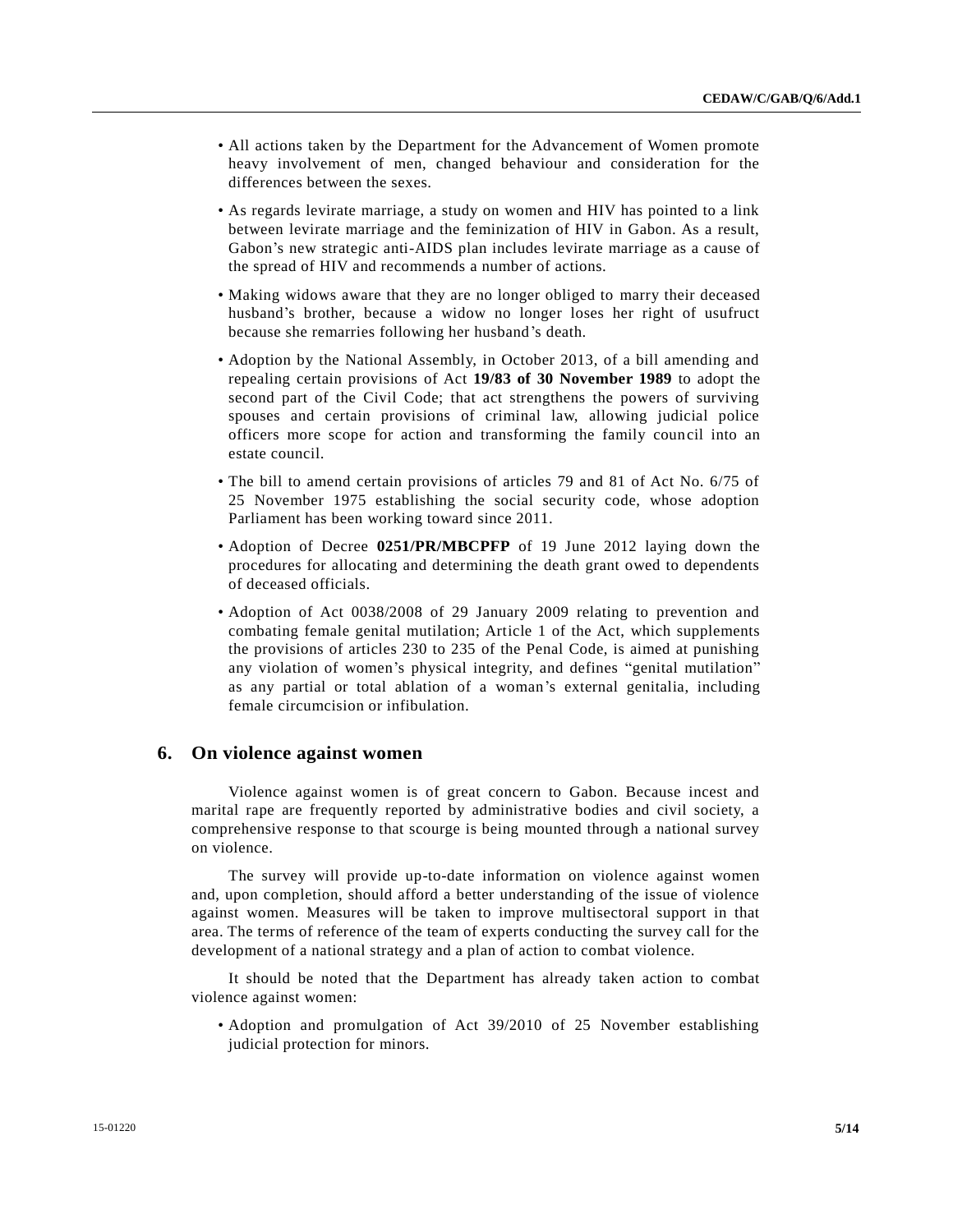- Organization, in 2013 and 2014, of awareness and consciousness-raising sessions in the main cities of Libreville, Lambaréné, Mouila, Tchibanga and Oyem on the themes of: "domestic violence: rape and incest"; "violence against women: a threat to social cohesion".
- Organization of training sessions for 180 participants, providers of support to victims of gender-based violence (doctors, midwives, psychologists, police officers, gendarmes, judiciaries, social workers, and heads of associations and NGOs), during the 2010–2013 period, by the Department for the Advancement of Women in partnership with the NGO *Agir pour le Genre*, in six provinces.
- Conduct of a survey on the impact of violence against women and HIV/AIDS infection in Gabon by the NGO *Cris de femmes*, with the support of the United States Embassy. The report was validated in June 2014.
- With particular reference to violence against the girl child, in 2010 the Government, in partnership with UNICEF, conducted a study on violence against children. The study showed that 40% of all violent acts took place in the home. This includes rape and incest among other violent acts.
- The situation and current trends in the area of violence against women were reported and identified in the demographic and health survey (EDS II) carried out in 2012), which found that one in five women in the 15–49 age group, or 21 per cent, had been victims of sexual violence, 8 per cent of them in the 12 months preceding the survey. Of those women who suffered violence, only 43% sought assistance.
- The security forces' report for the 2010–2013 period reveals an increase in the incidence of rape:
	- Rape of minors (young girls), 265 judicial cases including those of the Nkembo police station in Libreville;
	- Incestuous rape, 28 cases;
	- Indecent assault (sexual touching of a minor) 92 cases;
	- Enticement and rape, 97 cases;
	- Attempted rape, 49 cases;
	- Gang rape, 30 cases;
	- Rape of women, 32 cases.

## **7. On tools for the systematic and frequent collection and analysis of data and information on all forms of violence against women**

The Ministry responsible for the advancement of women has a support centre where women victims of violence are heard every day.

Similarly, in **2012** the State Party established the National Observatory to Promote Family Rights (**ONPDE**), which began operations the same year. One element of the Observatory's mission is to keep a systematic statistical watch on social issues, and in particular on gender-based violence. A set of indicators prepared in 2014 is now being validated.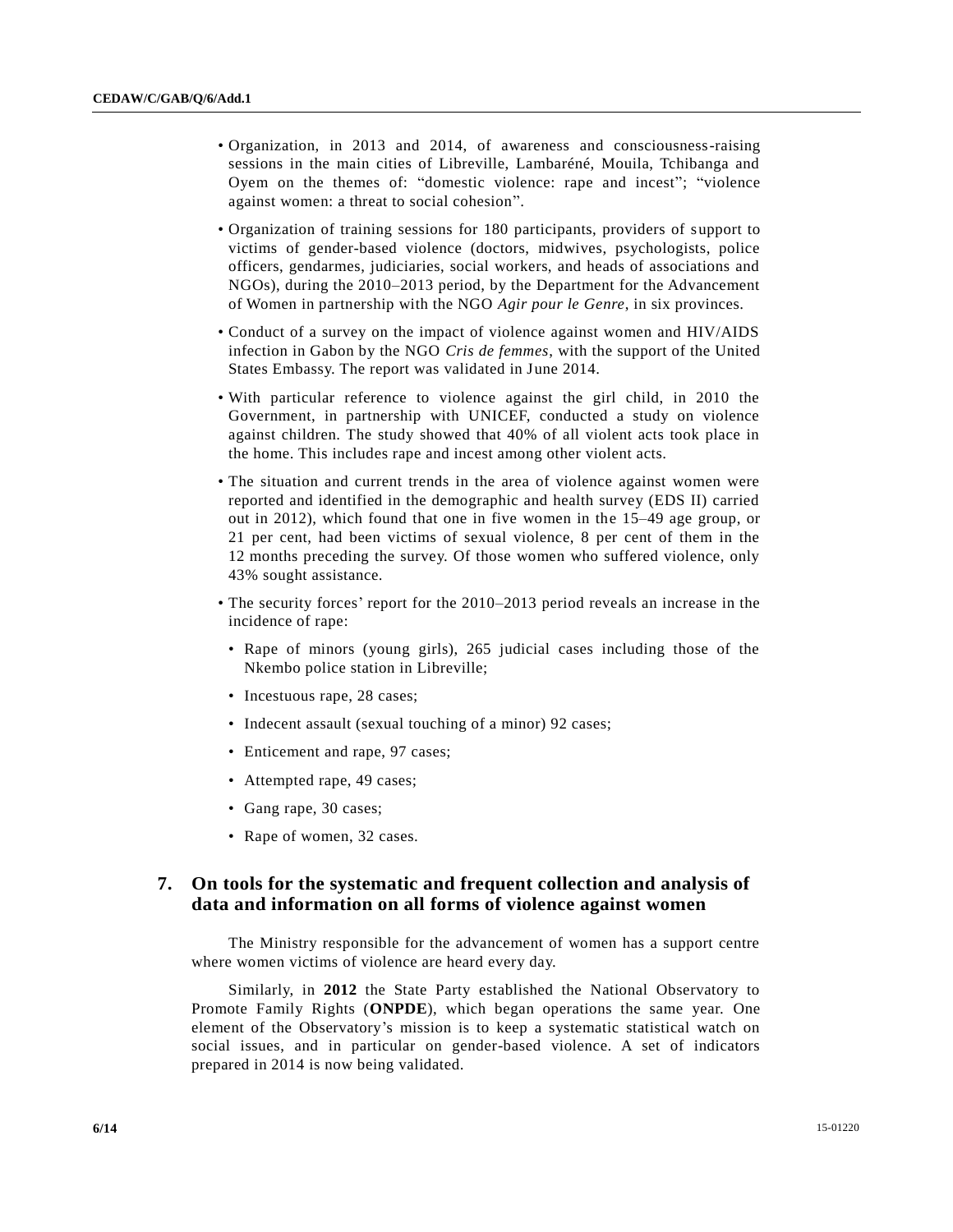#### *With respect to the national strategy against violence against women and specific legislation on violence*

The results of the ongoing investigation will guide future actions for improvement of support and of the legal framework.

#### **8. On medical, psychological and legal assistance**

As now constituted, the support centres, the actions of the departments of Advancement of Women, Widow and Orphans, the Family, and Social Affairs, with the support of NGOs and other levels of government, afford essential support to victims of violence.

Medical, psychological and legal assistance, on the other hand, must be improved. Hence, we are relying on the findings and recommendations of the survey on violence, implementation of human investment strategy, and access to healthcare through CNAMGS (the *Caisse nationale d'assurance-maladie et de garantie sociale*) to significantly improve the quality of victim support. The survey calls for institutional assessment of victim support structures, to improve services.

Support centres within the Ministry responsible for the advancement of women receive, listen to and provide guidance for women and girls who are victims of violence.

- Legal clinics do exist, in particular at such NGOs as Agir pour le Genre, that receive and support women victims of violence.
- Decree 0253/PR/MJ/GSDHRIC to organize legal aid offices and make them operational.

The survey calls for an institutional assessment of victim support structures.

### **9. On trafficking in women and exploitation of prostitution**

In general, no statistical data is currently available, nor is any study now underway.

However, a review of **Act 009/2004 of 22 September 2004** on preventing and combating trafficking in children in the Gabonese Republic, has been undertaken by the Monitoring Committee in collaboration with the Ministry of Foreign Affairs, to harmonize the Act with the provisions of the Palermo Protocol.

Domestic workers that are victims of trafficking are removed as soon as the Monitoring Committee receives the relevant report or when they themselves report to the morality squad.

From that moment on, the trafficked children are placed in existing transit centres, either for repatriation or for reintegration in Gabon, where a social worker 's investigation or a psychologist's interview shows that there is a risk they will again be trafficked.

A programme for the reintegration of sex workers is now being conducted with the Department of AIDS Prevention, together with social marketing of condoms.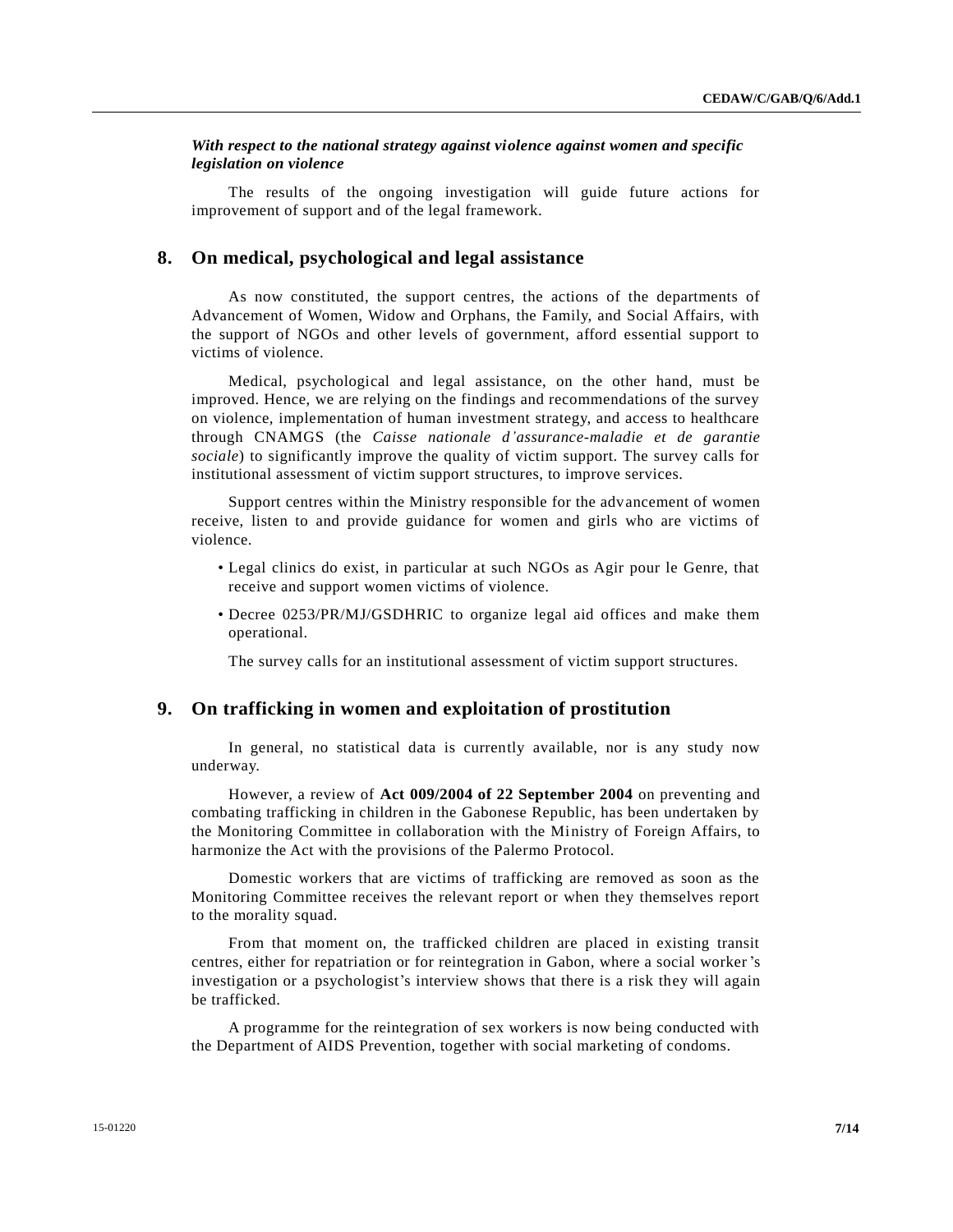## **10. On participation in political and public life**

Despite the clear willingness to promote women, the number of those promoted remains relatively low. Women's full participation still faces obstacles, despite favourable laws.

In order to enhance their participation, the head of State, his Excellency Ali Bongo Ondimba, has introduced representativeness quotas of 30% in all development sectors. Thus, political parties are obliged not only to give 30% of the places on their lists to women, but also to ensure that they hold prominent places.

The number of female candidates was greater in the last local elections. We should emphasize the prominent place held by women in certain bodies, for instance President of the Constitutional Court, Speaker of the Senate, party leader, mayor of Libreville, etc.

It should be noted that sociocultural inertia has long kept women out of decision-making positions. Awareness-raising regarding political participation and training in female leadership have greatly helped to make women aware of their importance (electoral impact) and competence.

#### **11. On nationality**

Gabon has taken a number of measures to guarantee every child an identity, by creating a legal framework through the reference texts contained in the first part of the Civil Code, Act 15/72 of 29 July 1972. That legal framework provides a means of proving the identity of natural persons through civil status records. However, our country is no stranger to the phenomenon of children without birth certificates.

In the light of that observation, the Government prepared, in November 2011 in co-operation with UNICEF, its final report "analysing the status of the phenomenon of children without birth certificates". The report shows that in Gabon, 11% of children are not registered, and that parents face many difficulties in declaring the birth of a child. The operation of the system dealing with civil status, maternity, courts and households is hampered by factors that cause fewer births to be registered; a corollary is that birthrates are poorly known.

Accordingly, the Gabonese Government undertook, from 26 December 2014 to 17 February 2015, an operation to issue birth certificates to children aged 0 to 21 years not registered with the civil registry of the province of L'Estuaire. The operation will be repeated in the country's other provinces.

Similarly, to encourage systematic registration of births, the Government intends to:

1- Ensure that no charge is made for the issuance of original or substitute birth certificates by any stakeholder involved in the process;

2- Create a central office whose main role will be to co-ordinate the process nationwide;

- 3- Develop and popularize a handbook for registering births;
- 4- Strengthen the legislative and regulatory framework for birth registration;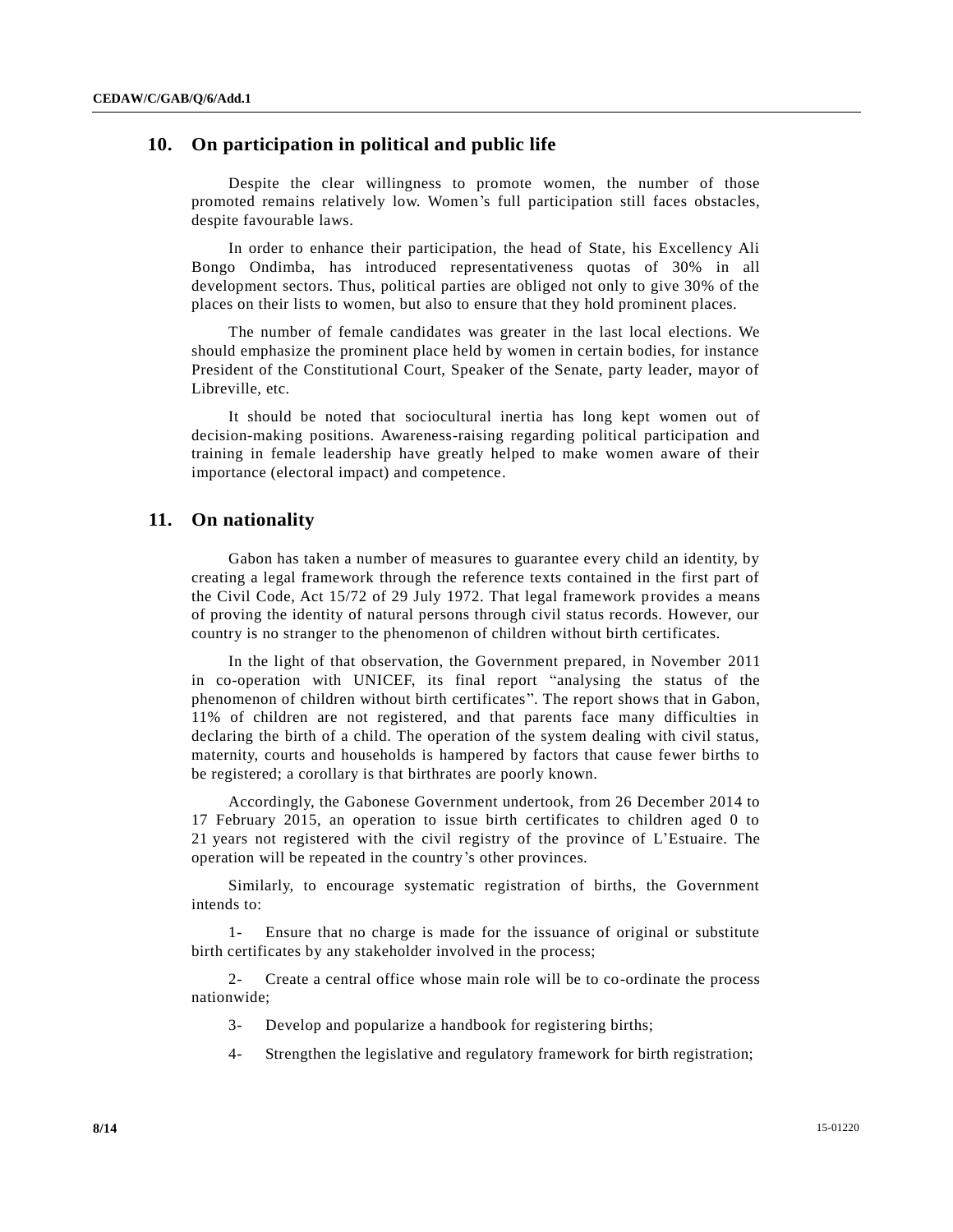5- Impress upon the people, and in particular the most vulnerable groups, the importance of registering births;

6- See to it that a budget is provided for the registration of children's birth;

7- Make civil status records available and widely disseminate national and international enactments on the registration of births;

8- Develop a national classification of healthcare fees (fee schedule).

#### **12. On education**

Gabon has one of Africa's highest primary enrolment rates: 96.4% in 2012. The education system as a whole has no gender problem, as girls' enrolment is virtually identical to boys' in primary and secondary schools.

Failure and dropout levels, however, are relatively high.

To improve the education system's performance, the Government in 2011 initiated a reform and adopted Act 21/2011 on the general orientation of education, training and research, which stipulates, in its article 2, that education and training are mandatory in Gabon and are accessible to any young person, Gabonese or foreign, residing in Gabon and between the ages of 3 and 16 years.

The scholarship system was also reviewed so as to give a better chance and more opportunities to economically disadvantaged students to continue their studies.

Special scholarships are also made available to those students wishing to pursue careers in science.

Information and orientation sessions on the various trades, organized by the Ministry of Education, allow young people and especially girls to register according to their abilities.

This vision of integration of the female population is also the rationale for the construction of schools in the various village areas, so that girls and boys living in rural areas may study near their homes, and for the provision of drop -in daycare and community huts (for daycare and pre-schools) in the departments and in certain village areas: a programme that has allowed single mothers to stay in school.

Economically disadvantaged single mothers receive financial support from the Government for their tuition fees at training and trades centres.

Drinking establishments are forbidden to open near secondary schools;

Again, for children's protection, those under 16 years of age are subject to a 10 p.m. curfew in public places if unaccompanied.

Bars too are forbidden to stay open later than 10 p.m.

• Statistical data on the incidence of female illiteracy in rural and urban areas

There are significant gaps in the statistics on the incidence of female illiteracy in rural and urban areas depending on the women's place of residence:

Among women and men both, country-dwellers are those most likely to have zero education (respectively 21% and 11%, as opposed to 9% and 8% in urban areas: 2013 MDGs).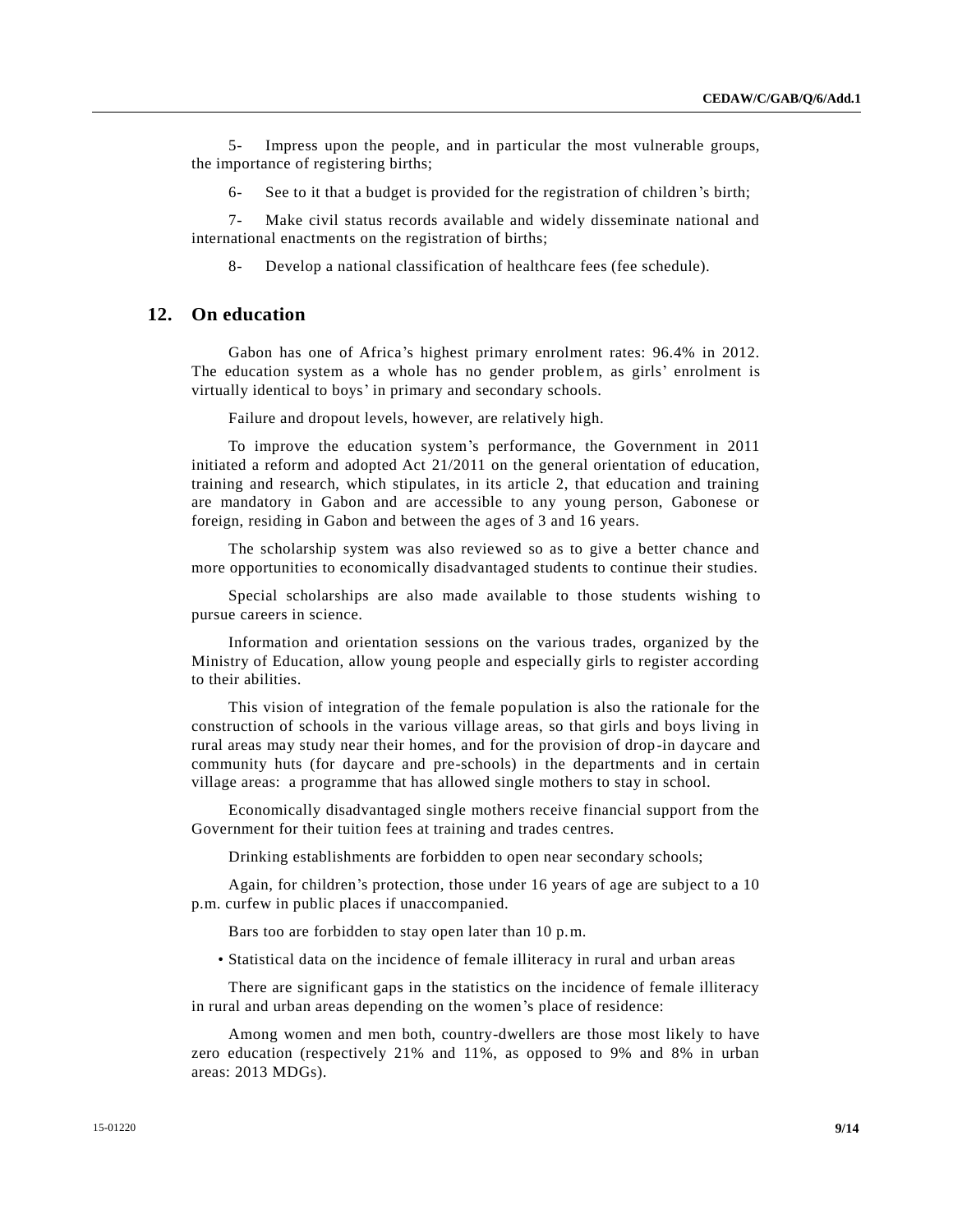Regardless of sex, the largest percentages of the uneducated are found in the provinces of Nyanga, Ngounié, Moyen-Ogooué and Ogooué-Maritime, with the exception of the city of Port-Gentil.

Conversely, the lowest percentages of respondents without education were recorded in the cities of Libreville/Port-Gentil (7% for women and 8% for men) and in the provinces of L'Estuaire outside Libreville, at 8% for women and 7% for men.

Following the analysis that was done on the education and training of women, mention should be made of the Government's public policy efforts to combat illiteracy among women.

For that purpose, a project for the "socioeconomic integration of disadvantaged teenage mothers" is being implemented by the Department of the Family, and awareness campaigns are being conducted by the Government of the Republic together with NGOs and associations in order to provide education on family life to parents, women and men alike. The campaigns are being conducted in the media or through meetings organized to mark certain international days or other occasions.

There does appear to have been some change, as before 2009, the literacy rate was estimated at 83% for males and 77% for women (DHS 2000). Nowadays, the literacy rate of women aged 15–24, as compared to men of the same age group, is growing and almost equal to 100, namely the same as men's; this confirms the lack of institutional or cultural disparity in relation to education and training (DHS 2012).

#### **13. On employment**

Sexual harassment in the workplace was included in the draft revision of the Labour Code now being prepared.

It is defined as follows: "Sexual harassment means subjecting a person at work or in the workplace to pressure or verbal, physical or moral violence for one 's personal satisfaction or to gain a sexual favour for a third party. "

The Labour Code revision is now in the consultation phase — a phase that involves incorporating the proposals made by employers and trade unions for changes to the project initiated by the labour department.

Perpetrators of the sexual harassment offences are liable to a fine of from 300,000 to 600,000 CFA francs, a term of imprisonment of 1 to 6 months, or both.

Recidivists are liable to a fine of 600,000 FCFA to 1,200,000 FCFA and a term of imprisonment of 2 to 12 months.

• According to the 2010 ENEC survey (National Survey on Employment and Unemployment), the bulk of Gabon's unemployment is in the cities: 87.2% , or 60% among women. Women represent 39% of employment in the informal sector.

The Department of Small and Medium-sized Enterprises has reported, after processing the 2012–2013 statistics of the business development centre, that on average, in Gabon, men account for 79% of all businesses and women only 21%. Among Gabonese nationals, however, the proportions in 2012 were 53.3% for men and only 46.62% for women.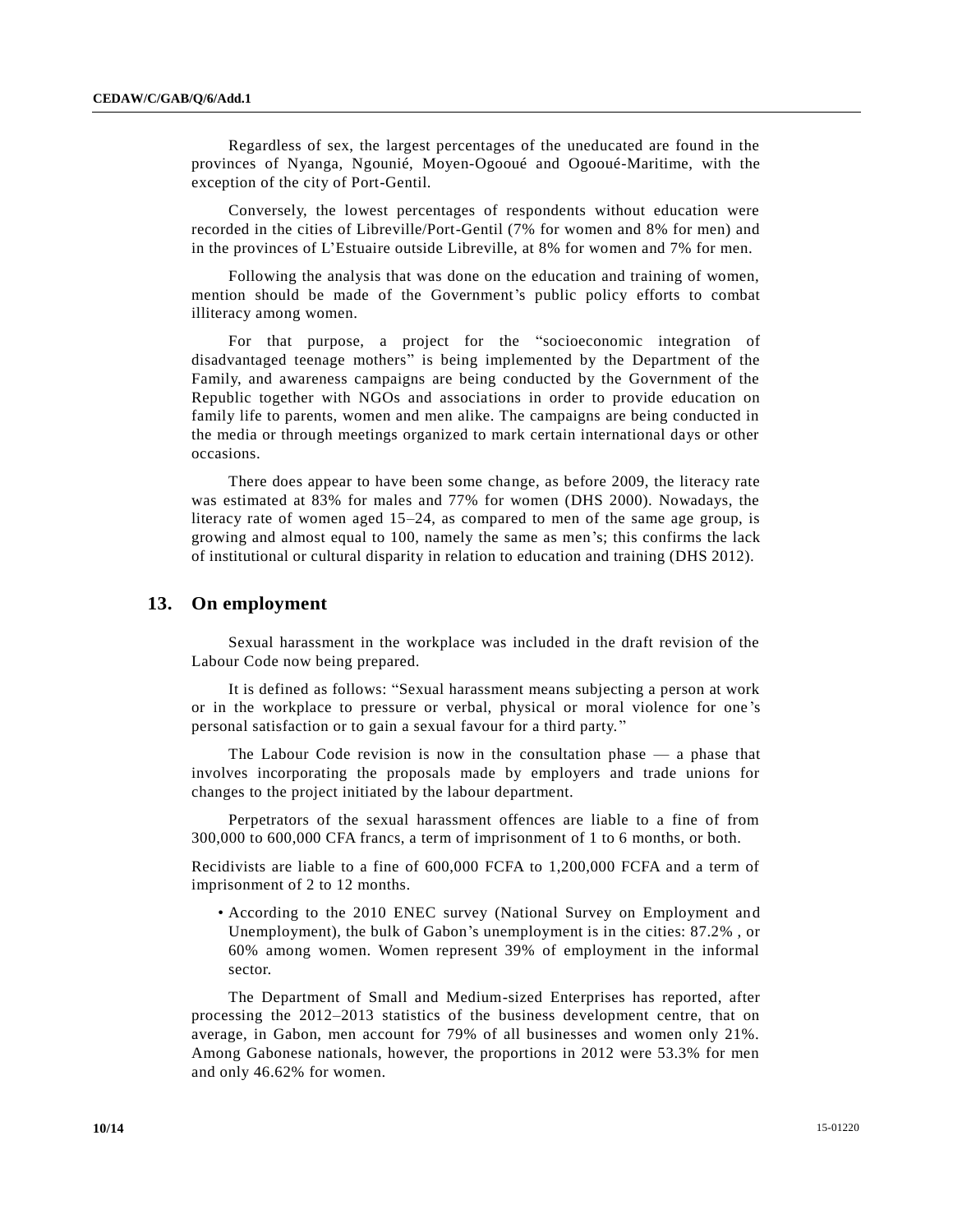Surveys done by several NGOs have shown a high level of school violence. For that reason, the Welfare Department Branch is currently developing a toll-free number for violence against children; it will be operational in the course of the current year.

Awareness and capacity building sessions for social workers in schools are held regularly to curb the phenomenon of harassment.

A national campaign awareness called "the three Stops" is currently underway to prevent teenage pregnancy, violence and HIV/AIDS.

## **15. On health**

The Government has adopted the national health development plan, in which sexual and reproductive health occupies a prominent place because, although the maternal mortality rate has fallen, it remains relatively high.

To mitigate the difficulties of access to basic health services, the Government has undertaken numerous actions, including:

- Capacity building in obstetric care for medical personnel;
- Increased recruitment of midwives;
- Construction of leading-edge mother-child university hospital centres;
- Registration of low-income populations with CNAMGS,
- A requirement for 3 prenatal visits for mothers to have access to social safety nets;
- Awareness-raising and training for young people in sexual and reproductive health;
- Creation of sexual and reproductive health centres;
- Development of the malaria programme;
- Development of the parent-child transmission programme;
- Full CNAMGS subsidization of the cost of childbirth;
- Adoption of decree 00055/MSASSF/CAB of 1 April 2011, whose effect is to allow the prescription, sale and use of contraceptives in the Gabonese Republic;
- Construction and outfitting of regional hospitals in each provincial capital and of medical centres in some communes and departments, contributing to a 90% increase in the percentage of births attended by a healthcare provider, especially in rural area, with an attendant reduction in maternal mortality (316 per 100,000 births).

Ordinance 64/69 was repealed by Act 1/2000 defining certain health and social protection measures for mother and child.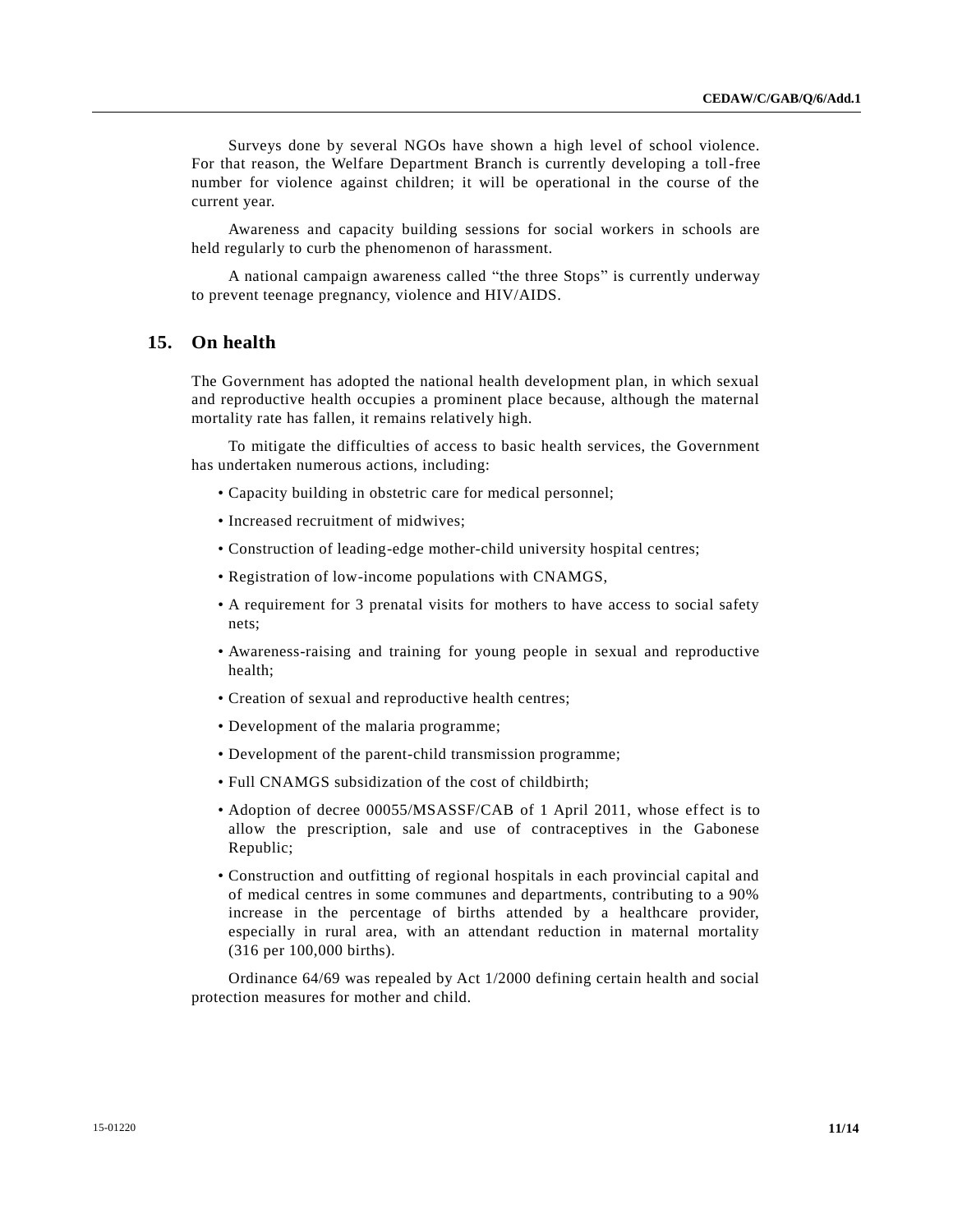*With respect to the illegality of abortion:*

Abortion is permitted in Gabon only where continuation of the pregnancy could imperil the mother's life.

Data is lacking on what percentage of women that consult about abortion and what percentage of maternal deaths are due to abortion.

However, the consequences of abortion under unsafe conditions are essentially the following:

Immediate complications: haemorrhage, infections, burns or tears to the genitals, uterine perforation, blood poisoning, and death;

Long-term complications: pelvic pain, dyspareunia, tubal failure, repeated miscarriages, ectopic pregnancy, sterility;

Psychological consequences: confusion, delirium, amnesia, guilt complex.

As regards measures to prevent mother-to-child HIV transmission and to improve women's access to care services, the Government has developed a Strategic Anti-AIDS Plan to enable a comprehensive response whose objectives are: zero discrimination, zero deaths, zero new contaminations.

The fight against HIV/AIDS and STIs in Gabon is organized through a decentralized, multisectoral approach involving stakeholders from all parties involved in the national response to HIV/AIDS and STIs. Three sectors are involved: the public sector (ministries and institutions), the community sector (NGOs, associations, community-based organizations, religious denominations), and the private sector (private and corporate health facilities).

The following are among the measures taken:

- an increase in the therapeutic solidarity fund;
- the principle of free anti-retroviral drugs and biological examinations;
- full financial support for the treatment of HIV-positive pregnant women;
- construction of outpatient centres nationwide;
- an increase in condom use among sex workers **from 66.7% in 2007 to 75.9% in 2009**;
- provision of a programme for the prevention of mother-to-child HIV transmission;
- establishment, at the sectoral level, of several committees:
- committees of **agencies** combating HIV/AIDS and STIs (CILS), which organize and co-ordinate activities to combat HIV/AIDS and STIs at the various institutions; for the four main agencies, two committees were created, in the National Assembly and the Senate;
- **ministerial** committees to combat HIV/AIDS and STIs (CMLS), which organize and co-ordinate activities to combat HIV/AIDS and STIs at the various ministerial departments; these have a budget for the activities they undertake within their department;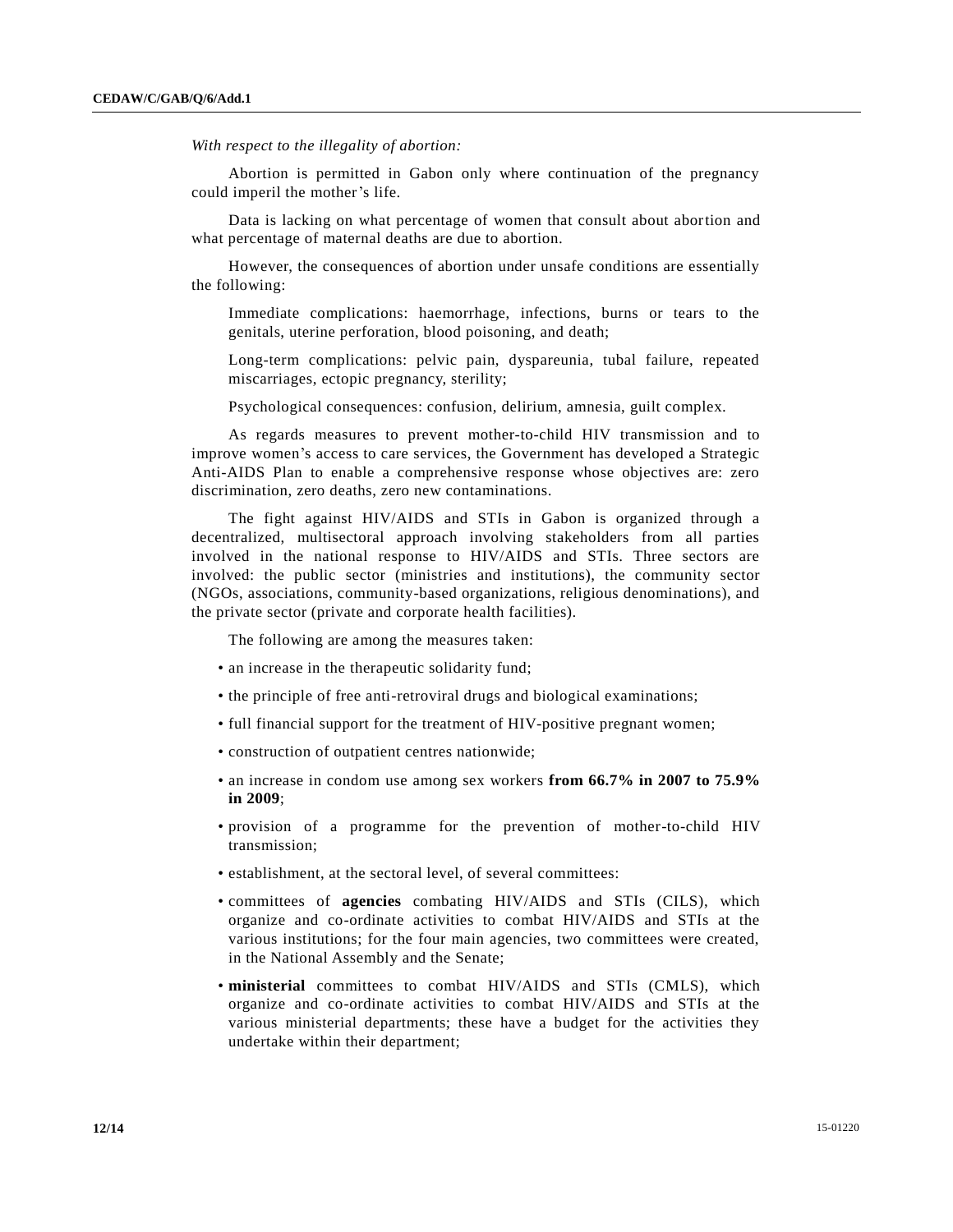• **corporate** committees to combat HIV/AIDS and STIs, which link companies to the Ministry of Health through the organization and co-ordination of activities to combat HIV/AIDS.

## **18. On rural women**

#### **Situation of rural women in the areas covered by the Convention:**

In the area of education:

- Problems keeping girls in high school because of the phenomenon of teenage pregnancy and because of the lack of boarding schools in rural areas;
- Illiteracy among rural women due to inadequate literacy training structures and women's unavailability to undergo the training.

In the area of health:

• Problems accessing health care and facilities in rural areas due to poor availability of structures in rural areas and isolation;

In the area of access to infrastructure:

- Difficult access to land due to its remoteness and unavailability;
- Difficult access to inputs and modern facilities caused by unavailability at the local level and poor liquidity;
- Difficulties in distributing agricultural products for want of means of transport;
- Concentration of women in the informal sector because of their lack of professional qualifications;
- Poor access to credit among stakeholders because of unavailability of credit structures in rural areas;
- Multitasking of women in rural areas because men have migrated to the cities or refuse to help;
- Difficulty in obtaining drinking water and low availability of energy services in rural areas because of shortcomings in the distribution of power and potable water;
- Poor access to information in rural areas because of poor media coverage.

The chief measures taken by the Government to improve the status of rural women are:

- Creation of functional literacy centres in rural areas;
- Implementation of the agricultural and rural development project, which enables women to give substance to their projects through technical support, donations of tools and viable planting material, and organization of study tours to share their experience;
- Implementation of the national human investment strategy, which has many components that benefit women: construction of rural roads, support for IGAs through FNAS, payment of family allowances, professional training to help